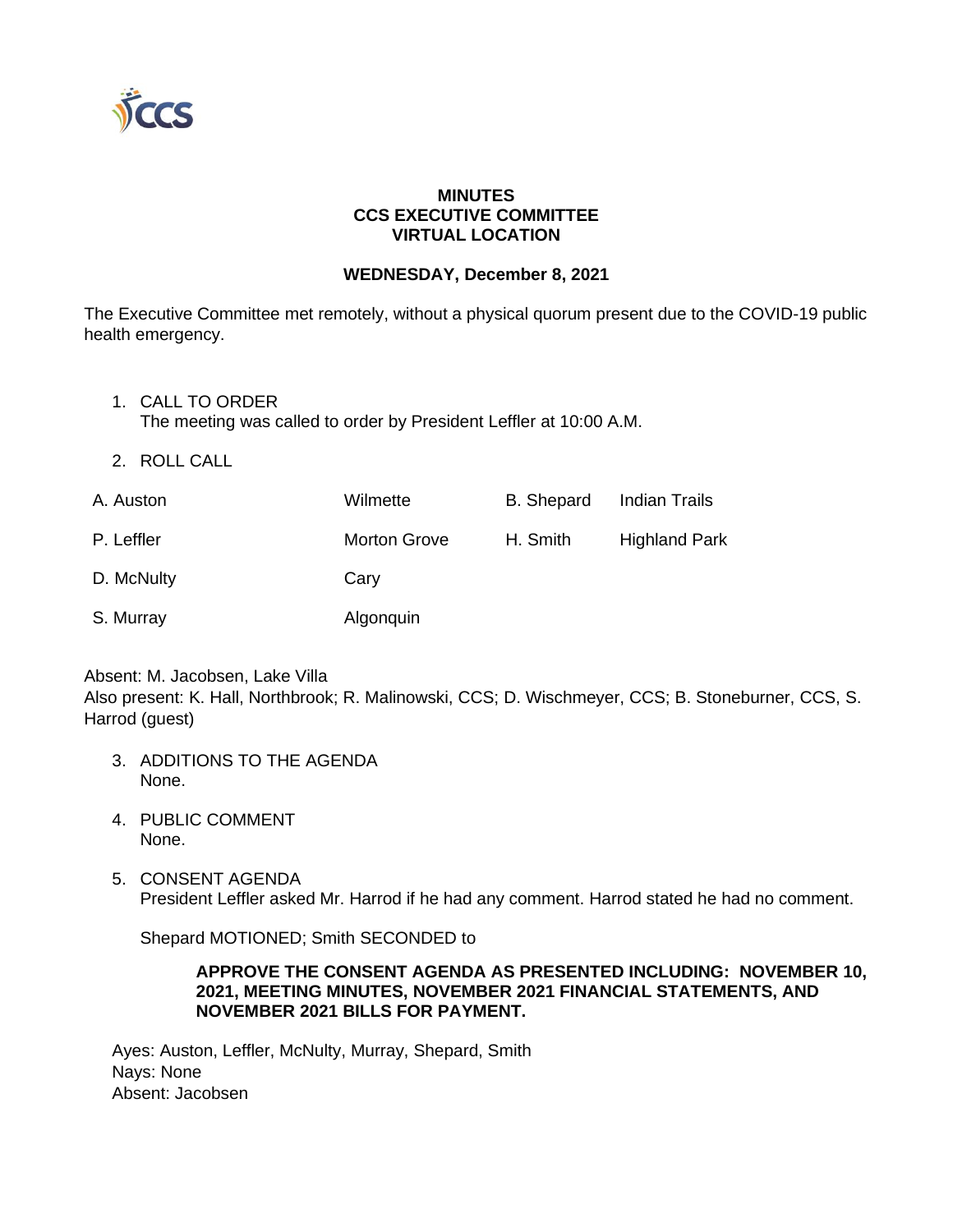

# MOTION CARRIED BY ROLL CALL VOTE

#### 6. BUSINESS

- a. Resource Sharing Policy R. Malinowski reported that CCS and Database Management have spent a significant amount of time gathering and analyzing holds data to try to address holds resource sharing issues to improve the patron experience. K. Hall provided insight into the Database Management discussions. R. Malinowski summarized highlights of a potential holds policy drafted by D. Wischmeyer. R. Malinowski requested feedback from the Executive Committee as to whether CCS and Database Management should further pursue this work. There was a lengthy discussion of current practices, and what the potential policy could address. Executive Committee also discussed the process for how the decision would be made with agreement that feedback from Governing Board would be needed, and that any recommended policy would need to come from Bylaws and Policy to Governing Board for approval. The Executive Committee agreed that CCS should continue to work with Database Management to explore a resource sharing policy.
- b. Innovative Updates R. Malinowski and D. Wischmeyer will meet with the III VP of Product Management on December 15 to discuss Vega and existing CCS concerns around the segmentation of features into modules and the potential impact on pricing and functionality. There currently is no option to get usage stats without the purchase of another product. CCS will put together information on other tools for the April Governing Board meeting.

Innovative will upgrade the production database to Polaris 7.0 on Wednesday, December 8 at 9:00 P.M.

D. Wischmeyer is currently working on a website page for Vega Discover to help libraries understand the purpose of the program, the decision-making process, and potential timeline. The website page should be ready by the end of next week.

- c. Tableau Follow Up R. Malinowski reported that CCS will want to purchase viewer licenses for all libraires to access the CCS Tableau server. Libraries may also choose to purchase and manage their own Tableau licenses for their internal data needs. CCS will move forward when ready for library viewer licenses and can speak with any libraries interested in setting up their own Tableau account.
- d. Bank Review R. Malinowski reported that due to low interest rates, CCS is currently paying more in monthly services fees than receiving in interest with Inland Bank. R. Malinowski and B. Stoneburner met with Inland on December 3 to review options to reduce costs and expects to receive a summary of recommendations from Inland to discuss with the Budget and Finance Committee in January. The current Fiscal Accountability Policy requires collateralization of full balance. Malinowski asked the committee if they felt it would be worth exploring options to open accounts at other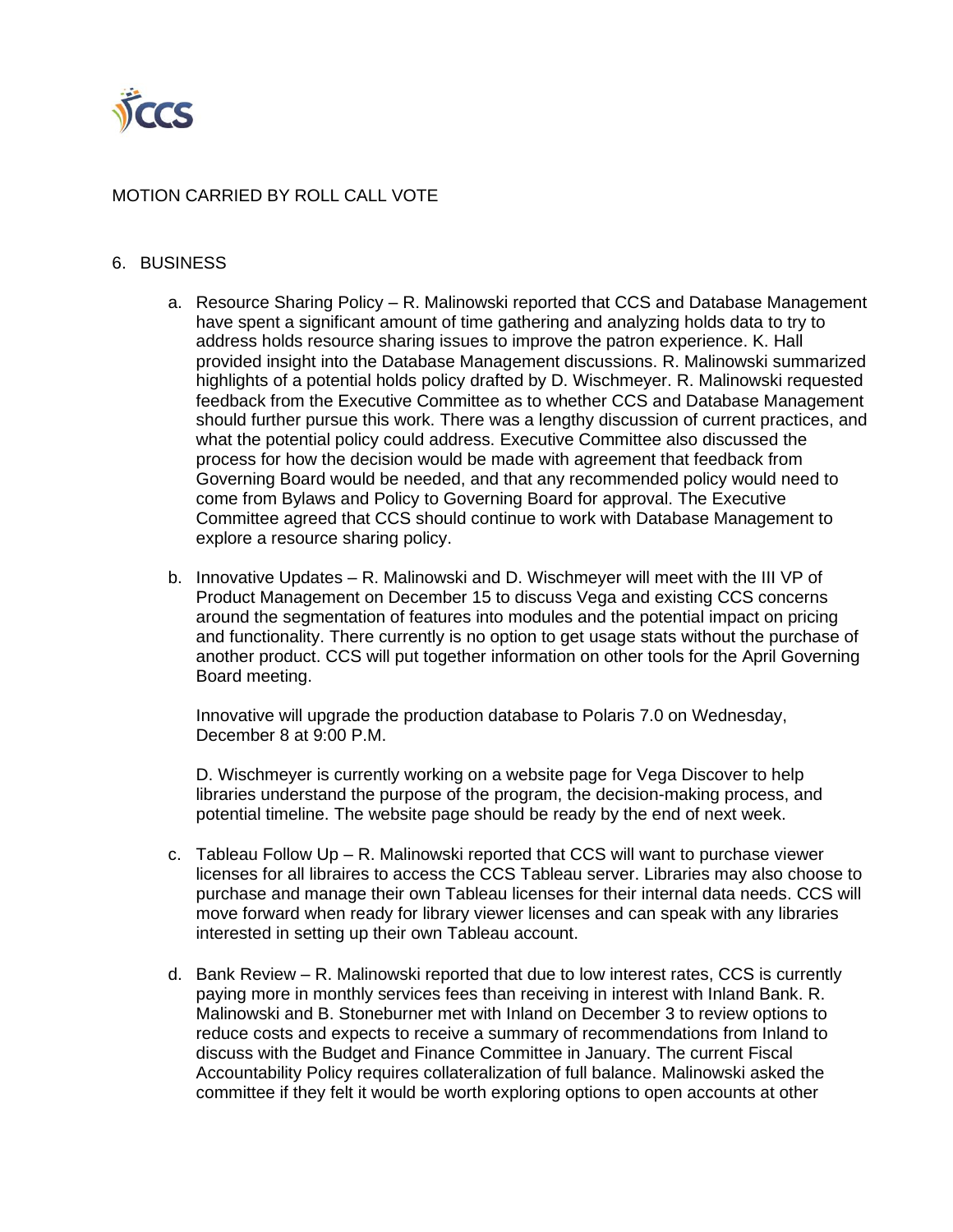

institutions to be at FDIC level, even if there was a probability no interest would be earned. McNulty commented that several libraries use PMA and are currently earning some interest. B. Shepard reported that Indian Trails moved to Wintrust as they cover FDIC across all Wintrust banks.

K. Hall left the meeting at 10:42 A.M.

- 7. REPORTS
	- a. President No report.
	- b. Secretary No report. D. McNulty apologized to B. Shepard for misspelling his last name on November meeting minutes.
	- c. Treasurer In the absence of M. Jacobsen, R. Malinowski reported that CCS will schedule Budget and Finance Committee meetings to start the budget process.
	- d. Committees and Groups Meeting summaries were included in the packet. There were no additional questions.
	- e. Executive Director R. Malinowski will email to the Executive Committee the service interruptions report not included in the packet.
- D. Wischmeyer left the meeting at 10:56 A.M.
	- 8. ADJOURNMENT

President Leffler requested a motion to adjourn to closed session.

Murray MOTIONED; McNulty SECONDED to

**MOVE INTO CLOSED SESSION AT 10:56 A.M. AS PURSUANT TO 5 ILCS 120/2 C (1) THE APPOINTMENT, EMPLOYMENT, COMPENSATION, DISCIPLINE, PERFORMANCE, OR DISMISSAL OF SPECIFIC EMPLOYEES OF THE PUBLIC BODY.**

Ayes: Auston, Leffler, McNulty, Murray, Shepard, Smith Nays: None Absent: Jacobsen

MOTION CARRIED BY ROLL CALL VOTE

S. Harrod left the meeting at 10:58 A.M.